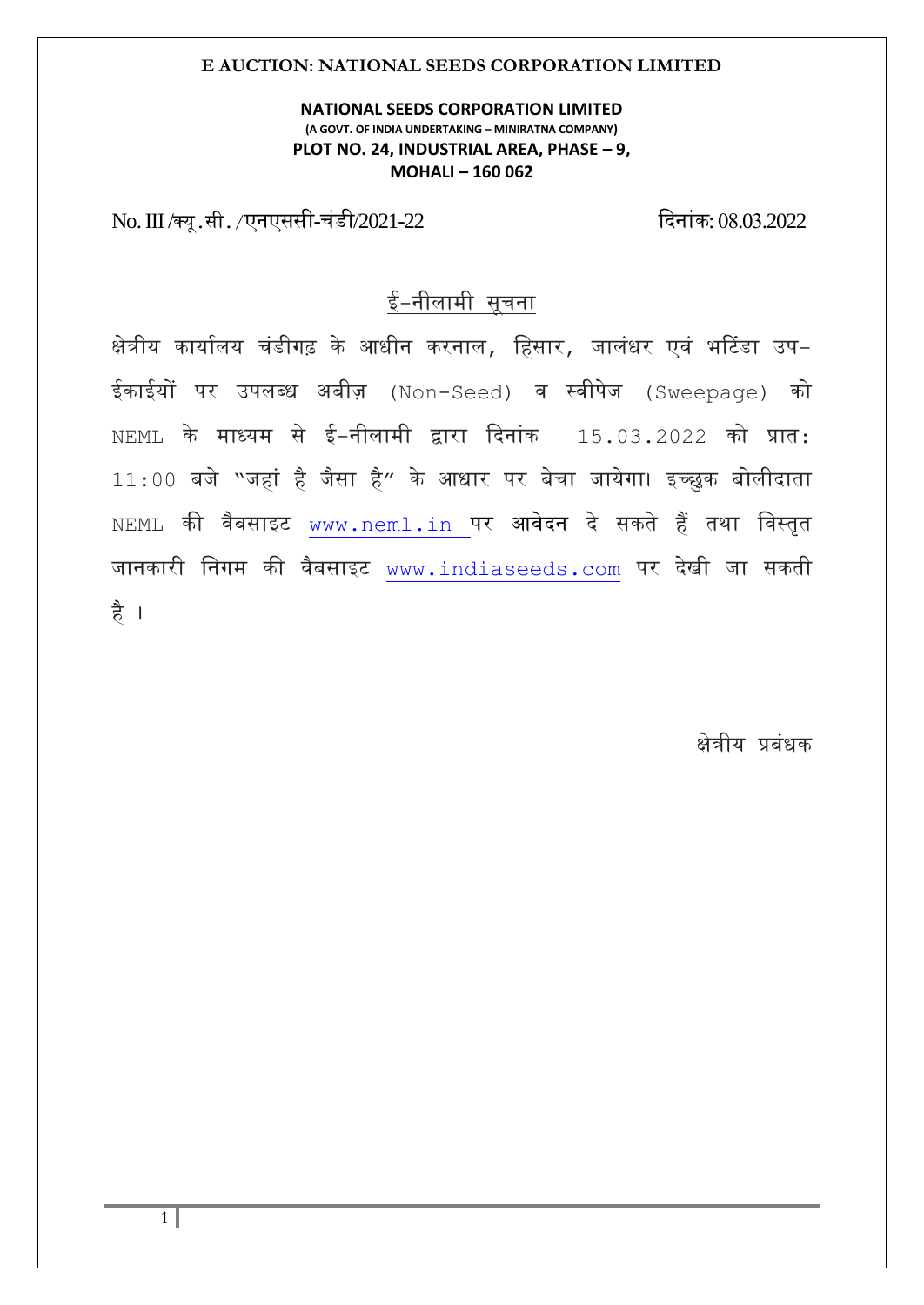#### **NATIONAL SEEDS CORPORATION LTD**

#### **(A Govt. of India Undertaking-Miniratna Company)**

#### **E AUCTION FOR SALE OF NON SEED**

#### **E AUCTION: NATIONAL SEEDS CORPORATION LTD.**

#### **No.III/QC/NSC-CHD/2021-22 DATE: 09.03.2022 CLOSING AT 11.00 HRS ON 15.03.2022**

#### **TERMS & CONDITIONS OF E AUCTION**

#### **1. INVITATION FOR BIDS:**

NATIONAL SEEDS CORPORATION LTD (A Government of India undertaking- Miniratna Company), India, (here in after called the Seller and referred as NSCL) invites bids from interested buyers for sale of Seed as non-seed through NCDEX e Markets Ltd Platform/Exchange Platform **[https://market.nspot.in](https://market.nspot.in/)**the online trading system made available by NCDEX e Markets Ltd, as per the salient and detailed terms and conditions prescribed hereunder: - **Salient Features**

| <b>Price Quote</b>                                       | Rs/Quintal                                                                                                                                                                                                                                                                                                                                                                                                                                                                                                                                                                                                                                                                                                                                                                                                                                                                                                                                                                                                                                                                                    |
|----------------------------------------------------------|-----------------------------------------------------------------------------------------------------------------------------------------------------------------------------------------------------------------------------------------------------------------------------------------------------------------------------------------------------------------------------------------------------------------------------------------------------------------------------------------------------------------------------------------------------------------------------------------------------------------------------------------------------------------------------------------------------------------------------------------------------------------------------------------------------------------------------------------------------------------------------------------------------------------------------------------------------------------------------------------------------------------------------------------------------------------------------------------------|
| <b>Tick Size</b>                                         | 1 Re                                                                                                                                                                                                                                                                                                                                                                                                                                                                                                                                                                                                                                                                                                                                                                                                                                                                                                                                                                                                                                                                                          |
| <b>Minimum Quantity</b>                                  | NA (location wise LOT)                                                                                                                                                                                                                                                                                                                                                                                                                                                                                                                                                                                                                                                                                                                                                                                                                                                                                                                                                                                                                                                                        |
| <b>Price Quote</b>                                       | Exclusive of the applicable taxes (GST& other taxes)                                                                                                                                                                                                                                                                                                                                                                                                                                                                                                                                                                                                                                                                                                                                                                                                                                                                                                                                                                                                                                          |
| <b>Earnest Money</b>                                     | 2.5 % of the quoted value in NeML Account (refundable to<br>unsuccessful bidder)Successful bidder will however be refunded after<br>final settlement of trade and deduction of service charges 0.59% (TC<br>0.5% plus 18% GST) & TDS u/s 194-O under Income tax Act, 1961 on<br>account of NSCL                                                                                                                                                                                                                                                                                                                                                                                                                                                                                                                                                                                                                                                                                                                                                                                               |
| <b>Payment of contract value</b><br>by successful bidder | 20% of contract value within 3 consecutive bank working days from<br>the date of awarding (excluding the date of sale confirmation)e -<br>Auction and 80%* of contract value within next 7 bank working days<br>from delivery order generation. The payments to be made into the<br>account of NSCL. If the amount referred above, are not deposited in<br>the time as specified, the balance unpaid amount will attract interest<br>@ of 18% per annum of the delayed period which shall not exceed 15<br>days over and above admissible period referred above. If 80%*of the<br>trade value of non-seed is not paid within even the extended period of<br>15 days, NSCL reserves the rights to forfeit the entire amount<br>deposited by the successful bidder and resale the non-seed at the risk<br>and cost of bidders who has not deposited the amount.<br>*TDS (@1%) u/s 194-O deducted from bidders account by NeML,<br>then bidders needs to adjust such TDS deducted and need to pay<br>balance amount to NSCL while depositing 80% (In Total Buyer need<br>to deposit 99% amount). |
| Service charges & TDS on<br>such service charges         | 0.50% plus applicable taxes of transaction value to be paid by<br>successful bidder, would be recovered from EMD. As per the Income<br>tax laws, TDS (Tax deducted at source) is applicable on the charges levied<br>by NeML as per the limits defined in the Income tax Act, 1961. In this<br>regard, all the bidders are requested to note that appropriate reimbursements<br>of the same will be provided by NeML on receipt of TDS certificates.                                                                                                                                                                                                                                                                                                                                                                                                                                                                                                                                                                                                                                          |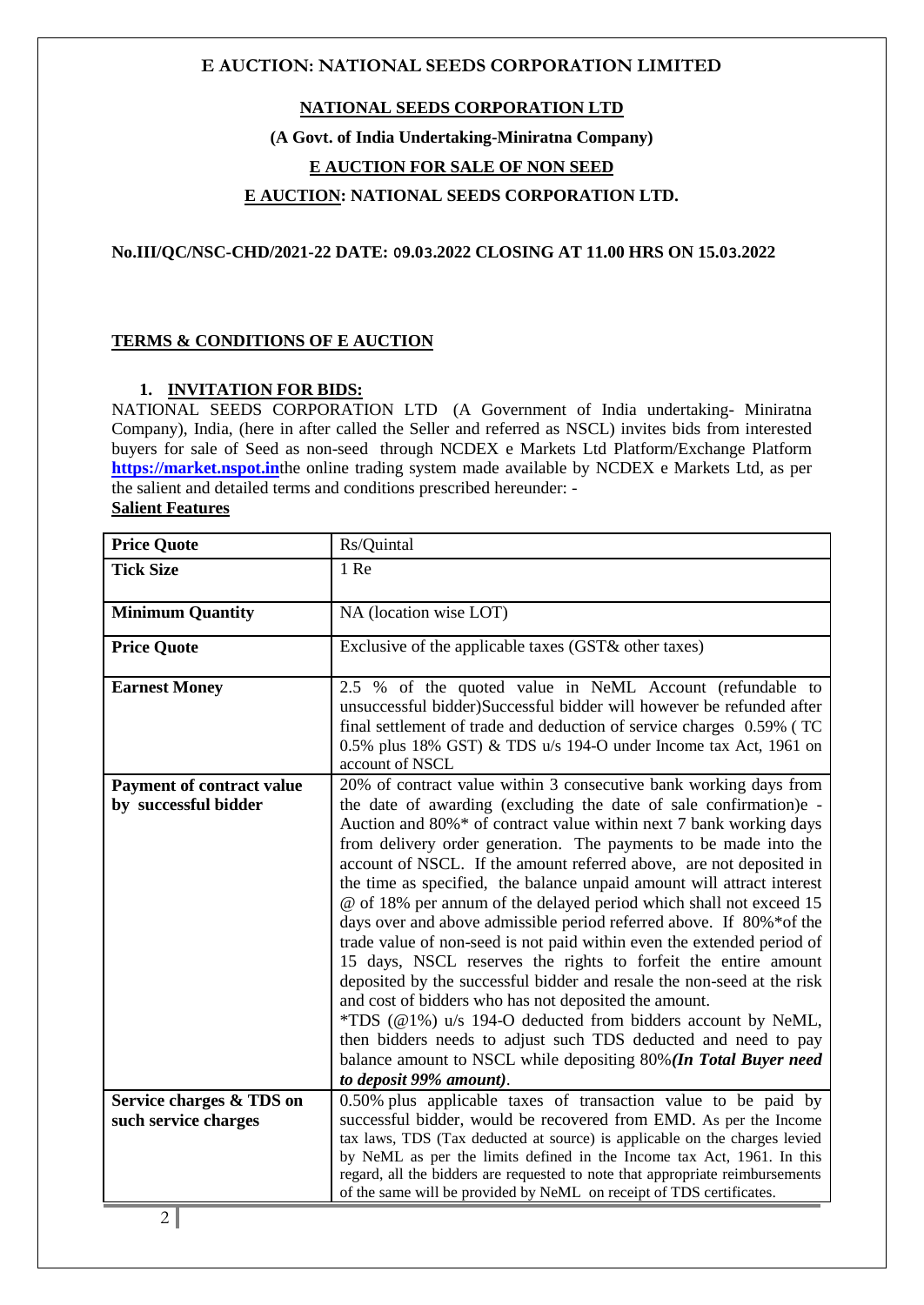| TDS u/s 194-O                        | NSCL RO/Farms/HO will inform NeML while issuing the NOC that 99%<br>of the actual trade value has been received from the bidder/buyer. NeML<br>will deduct the TDS $@1\%$ (From 01-04-2021 onwards) when bidder will<br>submit the 20% and balance 80% to NSCL of trade value from buyer<br>EMD on account of NSCL TDS u/s 194-O.                                                                                                                                                                                                                                                                                                                                                                                                                                                                                                                                                                                                                                                                                                                                               |  |
|--------------------------------------|---------------------------------------------------------------------------------------------------------------------------------------------------------------------------------------------------------------------------------------------------------------------------------------------------------------------------------------------------------------------------------------------------------------------------------------------------------------------------------------------------------------------------------------------------------------------------------------------------------------------------------------------------------------------------------------------------------------------------------------------------------------------------------------------------------------------------------------------------------------------------------------------------------------------------------------------------------------------------------------------------------------------------------------------------------------------------------|--|
| <b>TCS u/s 206C(1H)</b>              | TCS u/s $206C$ (1H) will be applicable @ 0.1% of invoice value raised                                                                                                                                                                                                                                                                                                                                                                                                                                                                                                                                                                                                                                                                                                                                                                                                                                                                                                                                                                                                           |  |
|                                      | by NSCL.<br>Buyer needs to deposit such TCS in NSCL account while depositing the<br>contract value. (Only Applicable if buyer is doing trade with NSCL more<br>than 50 lakhs in a financial year)                                                                                                                                                                                                                                                                                                                                                                                                                                                                                                                                                                                                                                                                                                                                                                                                                                                                               |  |
| <b>Floor Price</b>                   | NSCL may prescribe Disclosed/Undisclosed floor price                                                                                                                                                                                                                                                                                                                                                                                                                                                                                                                                                                                                                                                                                                                                                                                                                                                                                                                                                                                                                            |  |
| <b>Declarations of treated seeds</b> | Successful bidder of treated seeds would be required to submit a<br>declaration on Non-Judicial stamp paper of Rs.100 duly notarized<br>within 3 days of award of auction that sold seeds would not be used<br>for fodder, food and any other wrong purpose.(As per Annexure III)                                                                                                                                                                                                                                                                                                                                                                                                                                                                                                                                                                                                                                                                                                                                                                                               |  |
| <b>Stock lifting</b>                 | Staggered lifting permitted; however, no delivery will be made<br>before receiving full payment (excluding EMD) of allotted quantity.<br>The lifting of the non-seed must be completed within 15working days<br>from the award of e auction, if due to certain unavoidable<br>circumstances it is not possible for NSCL to deliver the non-seed with<br>in stipulated period, NSCL can enhance the delivery period as may be<br>necessary. The non-seed sold can be kept in the godown at the risk of<br>the purchaser for a period of 15 days from the stipulated lifting period<br>(15days from the award of e auction) on payment of godown rent @<br>of Rs.0.50 per qtl., per day which will be charged extra. If the non-<br>seed is not lifted within the said period, the NSCL reserve the right to<br>forfeit the whole deposit amount along with EMD without prior<br>intimation and resell the non-seed at the buyers risk and cost and<br>entire loss due to variation in selling price will be recovered from the<br>purchaser along with other incidental charges. |  |
| <b>System of auction</b>             | If the offered quantity is less than 1000qtls. English auction will be<br>followed whereas for more than 1000qtls., Yankee auction will be<br>followed. In case of English auction, the bidders should quote for<br>entire quantity whereas in case of Yankee, the bidders are allowed to<br>quote for part of auctioned quantity. However all the bidders are<br>allowed to lift the stock at H1 rate only.                                                                                                                                                                                                                                                                                                                                                                                                                                                                                                                                                                                                                                                                    |  |

## **2. ITEMS, QUALITY AND QUANTITY:**

The seeds are offered by NSCL on "**as is where is basis**" at the locations as per Annexure-I.

- Bids received for less than the specified quantity for a particular location and item shall not be considered.
- The representative samples can be inspected between 10.00A.M to 5.30P.M on all working days at the place where the stocks proposed for sale are available.
- The bidder must check thoroughly the quality of the stocks before participating in e auction.
- Bid quantity mentioned above is only approximate and may vary.

#### **3. PRICE:**

NSCL may declare the disclosed/undisclosed floor price of commodities in consultation with NCDEX e Markets Ltd. Price to be quoted in delivered weight and quality basis on 'as is where is' basis. The evaluation and finalization of bids received shall be made on the basis of the highest price quoted by the bidders. Prices are excluding APMC cess and all expenses, GST (if any**).**

## **4. VALIDITY: -**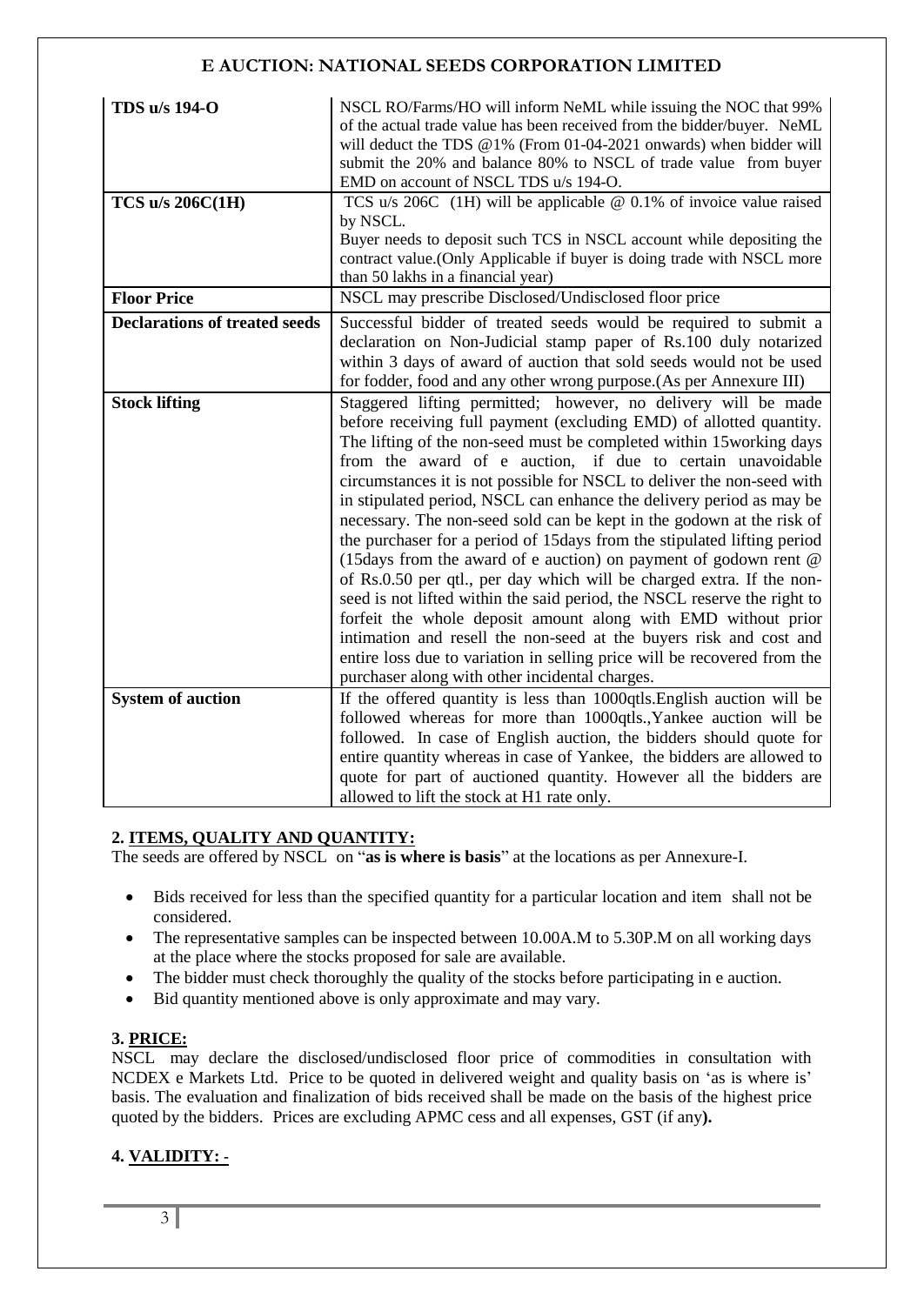The Bids of all Bidders as at the final close of the E-Auction Session must remain valid up to03.00 PM Hrs IST on **(DATE)**.Bid would remain valid in the system unless the bid is knocked off by better bid or filled at the end of the auction schedule time as agreed between NCDEX e Markets Ltd &NSCL. NSCL will provide its consent on the e-auction results within 5 working days from the next day of auction. Subsequent to consent from NSCL, the prices will remain valid till lifting of the stock from winner.

#### **5. PRE-REQUISITES FOR BIDDING THROUGH NCDEX E MARKETS LTD PLATFORM**

Bidder referred to in this E-auction notice is any real individual or legal entity who wishes to buy their requirement of Seed as non-seed, through the online auctions on NCDEX e Markets Ltd.

Only the registered members of the NCDEX e Markets Limited can become bidders after fulfilling all the terms & conditions put in place for the e-Auctions.

Bidders may contact Customer Service Group of NCDEX e Markets Limited on **+91 022- 66473154/66473153** or alternatively email **askus@neml.in** for any clarifications regarding membership & terms and condition of e-Auction.

#### **6. EMD & DEPOSIT:**

a. An amount equivalent to 2.5% of the bid amount shall be deposited by the bidder with NCDEX e Markets Ltd, before placing any bid, in the Common Exchange EMD account having following details

| <b>NCDEX</b> e Markets Ltd., Bank Account Number |                       |                     |                  |  |
|--------------------------------------------------|-----------------------|---------------------|------------------|--|
| <b>Bank Name</b>                                 | <b>Account Number</b> | <b>Branch Name</b>  | <b>IFSC Code</b> |  |
| <b>HDFC</b> Bank                                 | 00990690013043        | Fort Branch, Mumbai | HDFC0000060      |  |
| Axis Bank                                        | 004010202176811       | Fort Branch, Mumbai | UTIB0000004      |  |

For the E- Auction by way of:

Demand Draft/Pay Order in the name of NCDEX e Markets Ltd, payable at

#### Mumbai

- RTGS/NEFT Transfer
- Direct Deposit/Transfer
- b. The bidder/member should intimate NCDEX e Markets Limited for the transfer of funds through CS Tracker Module- [https://cst.nspot.in](https://cst.nspot.in/) in the prescribed manner (Contact Customer Service Group on +91 022-66473153/54)
- c. The bidders shall be allowed by NCDEX e Markets Ltd to bid only if the requisite EMD amount is available in the Common Exchange EMD Account of NCDEX e Markets Ltd. The amount deposited as EMD would determine the bidding capacity of the bidder.
- d. Only the EMD of the highest bidder would be blocked by NCDEX e Markets Ltd. EMD of the unsuccessful bidder(s), including those whose bid(s) are not accepted due to non-fulfillment/not meeting the conditions attached to the bid(s), will be returned by NCDEX e Markets Ltd on the withdrawal request made by the bidder through CS Tracker module latest by seven (7) days from the date of close of the E Auction.

#### **7. ONLINE BIDDING/E-AUCTION SESSION DETAILS:**

- a. The Auction Session will open on one particular day/date as decided between NCDEX e Markets Ltd & NSCL.
- b. If any bid is received 3 minutes prior to the schedule auction closing time then the auction schedule shall be extended for 5 minutes over and above the schedule auction end time. There shall be maximum 3 such extensions.
- c. The bidders shall place their bids online on NCDEX e Markets Ltd Platform **https://market.nspot.in,** the online trading system made available by NCDEX e Markets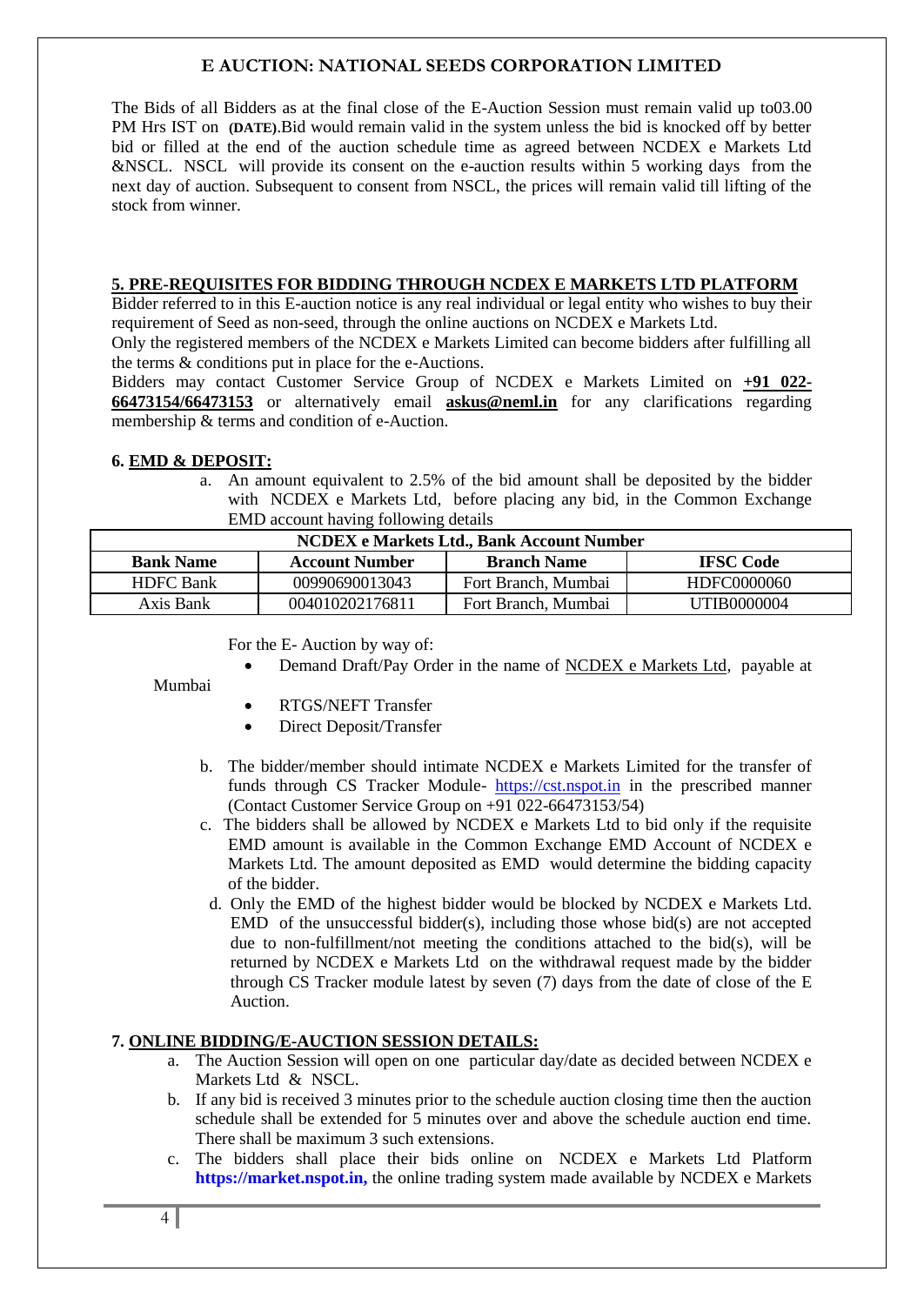Ltd as per the terms and conditions of the E Auction such as the minimum quantity for putting the bids, required EMD deposit etc.

- d. The Bidders to quote in **Indian Rupees/Quintal** for each item on offer.
- e. NSCL may specify a floor price below which no bids shall be accepted by NCDEX e Markets Ltd Platform.
- f. The incremental tick size shall be Rs. 1 (One Rupee)/qtl.
- g. During an auction session, a bidder may modify their bid upwards to an incremental value more than the highest bid.
- h. No cancellation of bids shall be allowed during an auction session.
- i. The final results of the Auction as declared by NCDEX e Markets Ltd in consultation with NSCL are binding on all bidders and any requests for cancellation received after the conclusion of an auction session shall result in the forfeiture of the Bid Bond.
- j. Any bid placed using the bidder's username and the password shall be deemed to be an unconditional binding of the bidder to whom such username and the password has been allotted by NCDEX e Markets Ltd, inter-alia, for the purpose of the E-Auction and the bidder shall be solely and fully responsible for all the activities that occur under such username and password. The user is therefore advised to check the username and the password before the E-Auction and is advised not to reveal it to anyone else so as to prevent misuse of the same.

#### **8. INTERNET CONNECTIVITY**:

The Seller shall not be responsible for any failure of power, Network, Server, Bandwidth problems, Hosting Server, Internet Connectivity, ISP or otherwise or the slowness to access NCDEX e Markets Ltd Platform/Exchange Platform **[https://market.npsot.in.](https://market.npsot.in/)** For any reason whatsoever, in case the scheduled e-auction does not get complete as intended, NeML in consultation with NSCL may reschedule the e-auction on a different date and time.

#### **9. DOCUMENTS CONSTITUTING CONTRACT:**

The Invitation of Bids, the terms and conditions of the E Auction, bid of the successful bidder on NCDEX e Markets Ltd Platform, Letter of Acceptance issued by the Seller to the successful bidder (hereinafter called the Buyer) along with any amendment issued prior to signing of contract shall constitute a valid and binding Contract between the Seller and Buyer.

#### **10. TRANSACTION CHARGES:**

NCDEX e Market Ltd will charge transaction charge of 0.50% (Service Tax Extra) of the actual sale value, which NeML will deduct from the EMD deposited by the buyer after the settlement of goods.

#### **11. PAYMENT AND LIFTING OF THE STOCKS:**

**a.** The Buyer will be required to pay 20% of contract value within 3 consecutive bank working days from the date of awarding e Auction (excluding the date of sale confirmation), remaining 80% of contract value plus TCS u/s 206C(1H) and adjustment of TDS u/s 194-O within next 7 bank working days from delivery order generation. The payments need to be made into the bank account of NSCL by way of Direct Transfer/RTGS in the bank account having details in Annexure II.**No delivery will be made before receiving full payment of auctioned quantity.**

**b.** The seller shall issue delivery order and arrange for weighing equal to the auctioned quantity. The Seller's responsibility shall cease once the goods leave the warehouse premises and no claim from the Buyer will be entertained thereafter.

**c.** The non-seed stock will be released to the successful bidder on "as is where is basis" by removing tags, labels and defacing the container/bags, in case of with bag auction/tender, otherwise the arrangement for gunny bag/packing materials will also have to be made by buyers/party.

**d.** Staggered lifting permitted; however, no delivery will be made before receiving full payment (excluding EMD) of allotted quantity. The lifting of the non-seed must be completed within 15 days from the award of e auction (excluding the date of sale confirmation), if due to certain unavoidable circumstances it is not possible for NSCL to deliver the non-seed with in stipulated period, NSCL can enhance the delivery period as may be necessary. The non-seed sold can be kept in the godown at the risk of the purchaser for a period of 15days from the stipulated lifting period (15 days from the award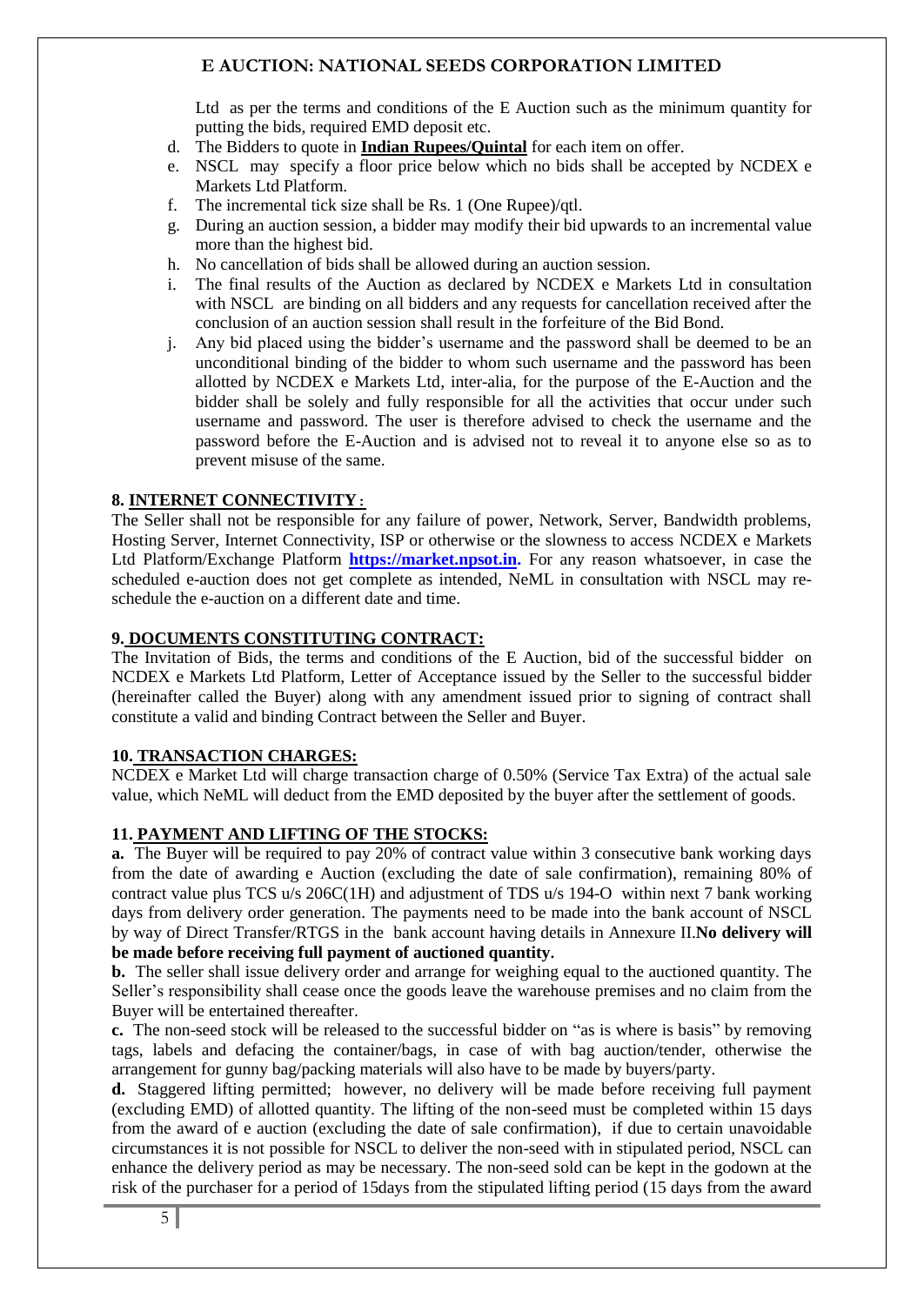of e auction) on payment of godown rent @ of Rs.0.50 per qtls., per day which will be charged extra. If the non-seed is not lifted within the said period, the NSCL reserve the right to forfeit the whole deposit amount along with EMD without prior intimation and resell the non-seed at the buyers risk and cost and entire loss due to variation in selling price will be recovered from the purchaser along with other incidental charges.

**e.** The loading and Weighment charges are to be borne by the Buyer.

**f.** In the event of the failure by the Seller to deliver the auctioned Seed for the auctioned warehouse as non-seed within the stipulated time including the enhanced period for the Buyer to take the physical delivery of the same despite the Buyer approaching for lifting, NCDEX e Markets Ltd shall refund the EMD & Trade value amount to the Buyer and the transaction shall stand cancelled.

**g.** At the time of actual delivery of stock to successful buyer, there may be a variation in bargained quantity on account of storage gain/loss. The quantity of stock accrued on account of storage gain (upto 5% of the bargained quantity) shall be lifted by the buyer by depositing differential cost along with applicable differential taxes within 02 working days from the next working day of communication of storage gain by NSCL. In case of shortages, NSCL is not bound to replenish the deficient quantity, in such event NSCL will refund the balance amount to the buyer without interest.

#### **12. FORCE MAJEURE:**

Should any of the force majeure circumstances, namely act of God, natural calamity, fire, Government of India Policy, restrictions (excluding any stock limits), strikes or lock-outs by workmen, war, military operations of any nature and blockades preventing the Seller/Buyer from wholly or partially carrying out their contractual obligations, the period stipulated for the performance of the Contract shall be extended for as long as these circumstances prevail, provided that, in the event of these circumstances continuing for more than two months, either party shall have the right to refuse to fulfill its contractual obligations without title to indemnification of any losses it may thereby sustain. The party unable to carry out its contractual obligations shall immediately advise the other party of the commencement and the termination of the circumstances preventing the performance of the contract. A certificate issued by the respective Chamber of Commerce shall be sufficient proof of the existence and duration of such circumstances.

#### **13. RESOLUTION OF DISPUTES:**

**13.1** In case of any disputes relating to sale including the interpretation of any of the Clause/Clauses of the tender, the matter shall be referred to Chairman NSCL for resolution of dispute.

**13.2** In case of any disputes remain unresolved or any party is dissatisfied with the decision taken by the Chairman, the matter shall be referred to a sole Arbitrator to be appointed by the CMD of NSCL at its sole and absolute discretion. The arbitration shall be held in New Delhi and the decision of the arbitrator shall be final and binding on both parties to the arbitration. The arbitration will be conducted in accordance with Arbitration and Conciliation Act, 1996 along with its amendments from to time.

**13.3** Court situated New Delhi to the exclusion of all other courts in India, only shall have the jurisdiction in the matter.

**13.4** NeML shall not be responsible for any dispute arising between the buyer and seller relating contract note herein mentioned above or anything related thereto. Both Buyer and Seller agree and acknowledge that NeML shall not be made party to any litigation, suit, petition, application, arbitration or appeal arising from the dispute between buyer and seller except NeML gross negligence or willful misconduct. NeML is merely providing electronic trading platform for the purpose of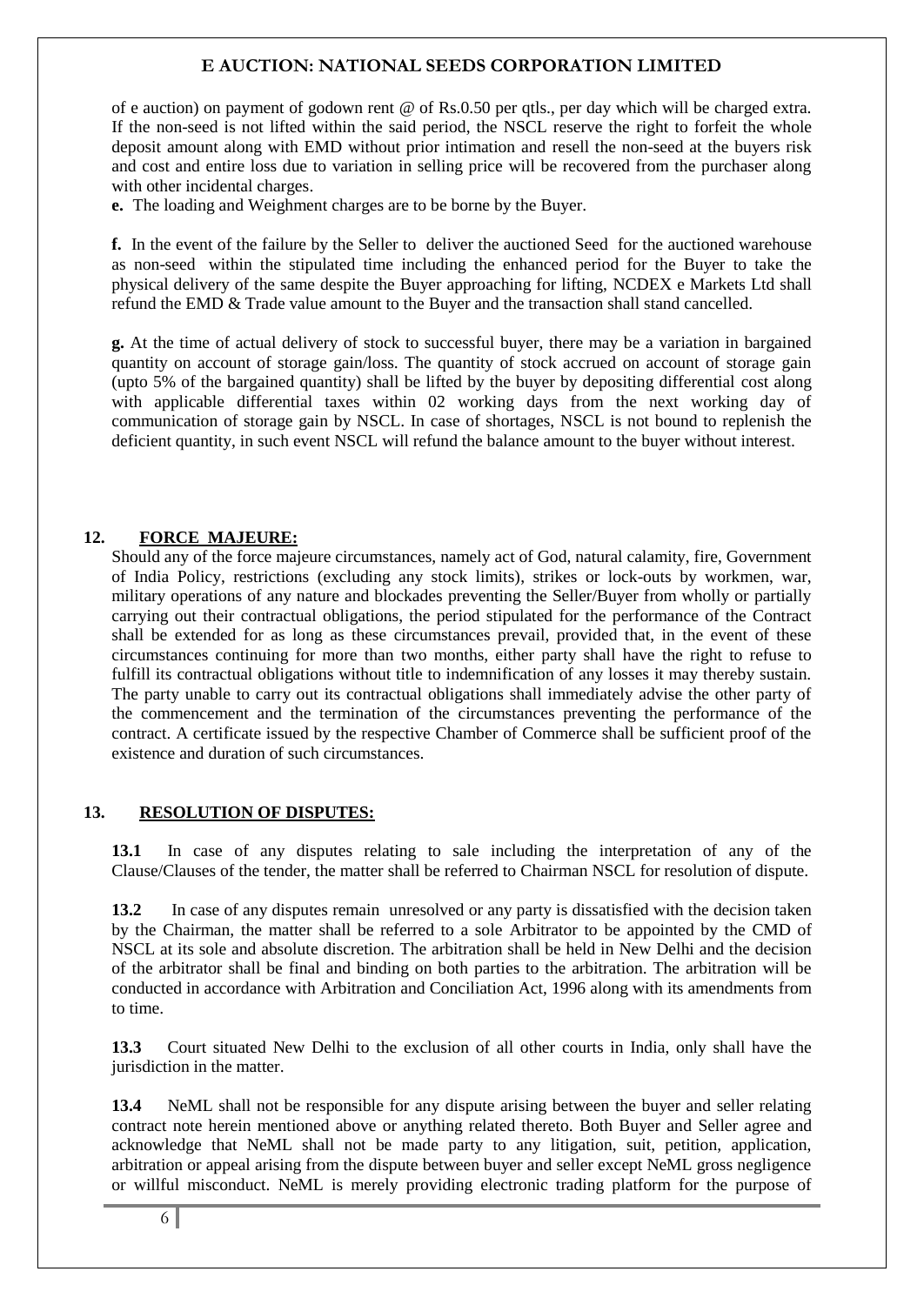facilitation of trade and both the buyer and the seller agree and accept to indemnify and keep NeML indemnified from all the claims, losses or expenses that NeML may incur/suffer as a result of NeML being a party to any dispute between buyer and seller.

#### **14. CORRUPT PRACTICES:**

In case of any bribe, commission, advantages offered or promised by or on behalf of the Buyers to any officer/ employee/ servant of the NSCL then such Buyers shall be debarred from the tender enquiry in addition to initiating criminal action and blacklisting. Canvassing in any form on the part of the Buyer or on his behalf at any stage of tender process or while taking delivery will be treated as violation of terms and conditions of tender. If such instances are noticed the Buyer will be blacklisted for a minimum period of 3 years.

**Annexure-I**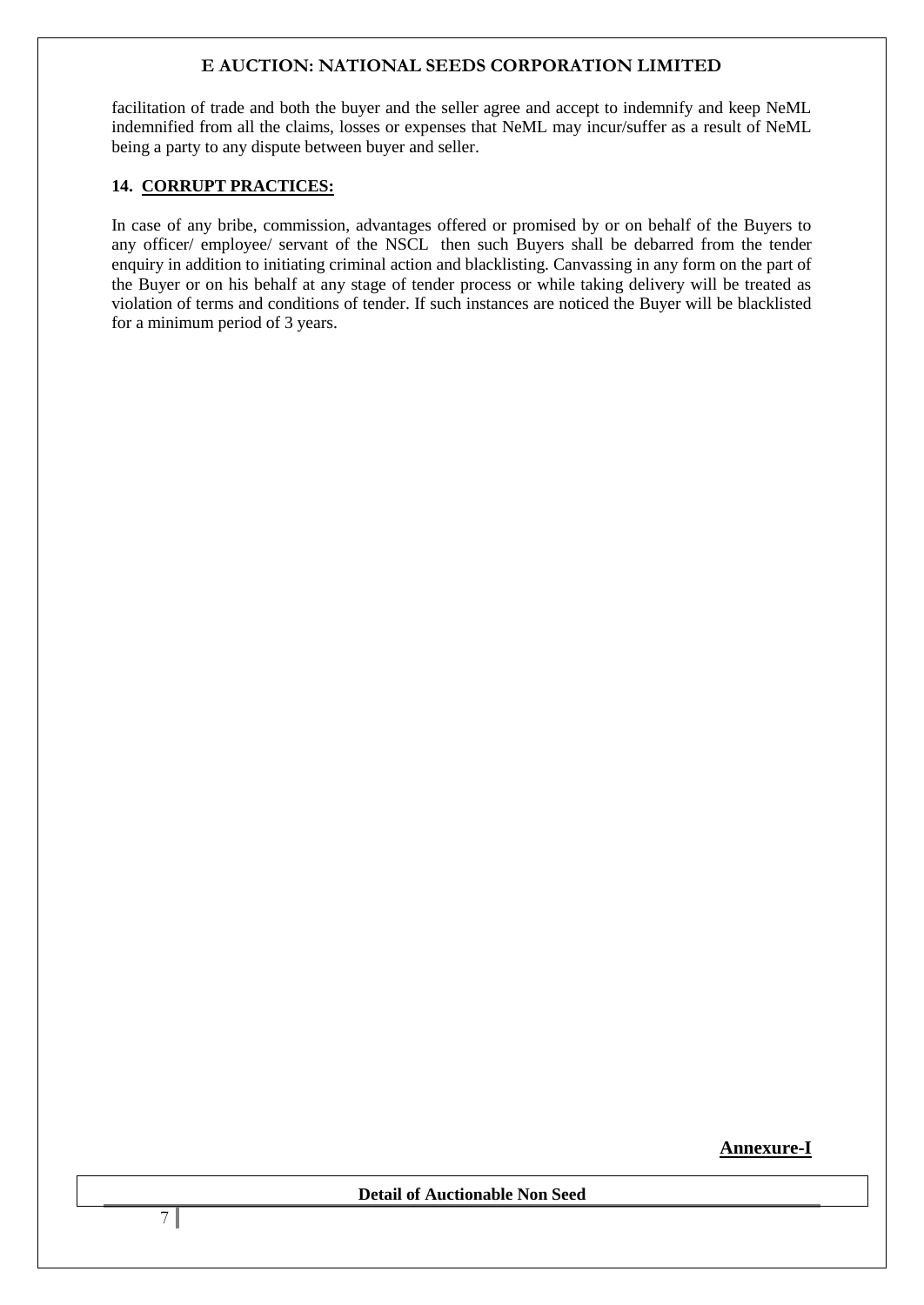| Sr. No.        | Unit      | Crop                    | Category    | Qty. in Qtls. |
|----------------|-----------|-------------------------|-------------|---------------|
| 1              | Jalandhar | Knol-Khol/WV/TL         | Substandard | 0.323         |
| $\overline{2}$ |           | Bottlegourd/PSPL/TL     | Substandard | 0.60          |
| 3              |           | Bottlegourd/PN/TL       | Substandard | 0.04          |
| 4              |           | Frenchbean/Contender/TL | Substandard | 0.80          |
| 5              | Karnal    | Bhindi/Pusa-5/TL        | Substandard | 0.103         |
| 6              |           | Frenchbean/AK/CS        | Substandard | 3.00          |
| 7              | Jalandhar | Wheat                   | Sweepage    | 15.70         |
| 8              | Bathinda  | Wheat                   | Sweepage    | 20.87         |
| 9              | Hisar     | Wheat                   | Sweepage    | 235.00        |

## **Annexure-II**

|                                                                        | NATIONAL SEEDS CORPORATION LTD, BANK ACCOUNT NUMBER |                                 |                    |                  |
|------------------------------------------------------------------------|-----------------------------------------------------|---------------------------------|--------------------|------------------|
| <b>OFFICE NAME</b>                                                     | <b>BANK NAME</b>                                    | <b>ACCOUNT</b><br><b>NUMBER</b> | <b>BRANCH NAME</b> | <b>IFSC CODE</b> |
| <b>NATIONAL SEEDS</b><br>CORPORATION LIMITED,<br><b>RO: CHANDIGARH</b> | <b>STATE BANK OF</b><br><b>INDIA</b>                | 32919441606                     | <b>MOHALI</b>      | SBIN0031859      |